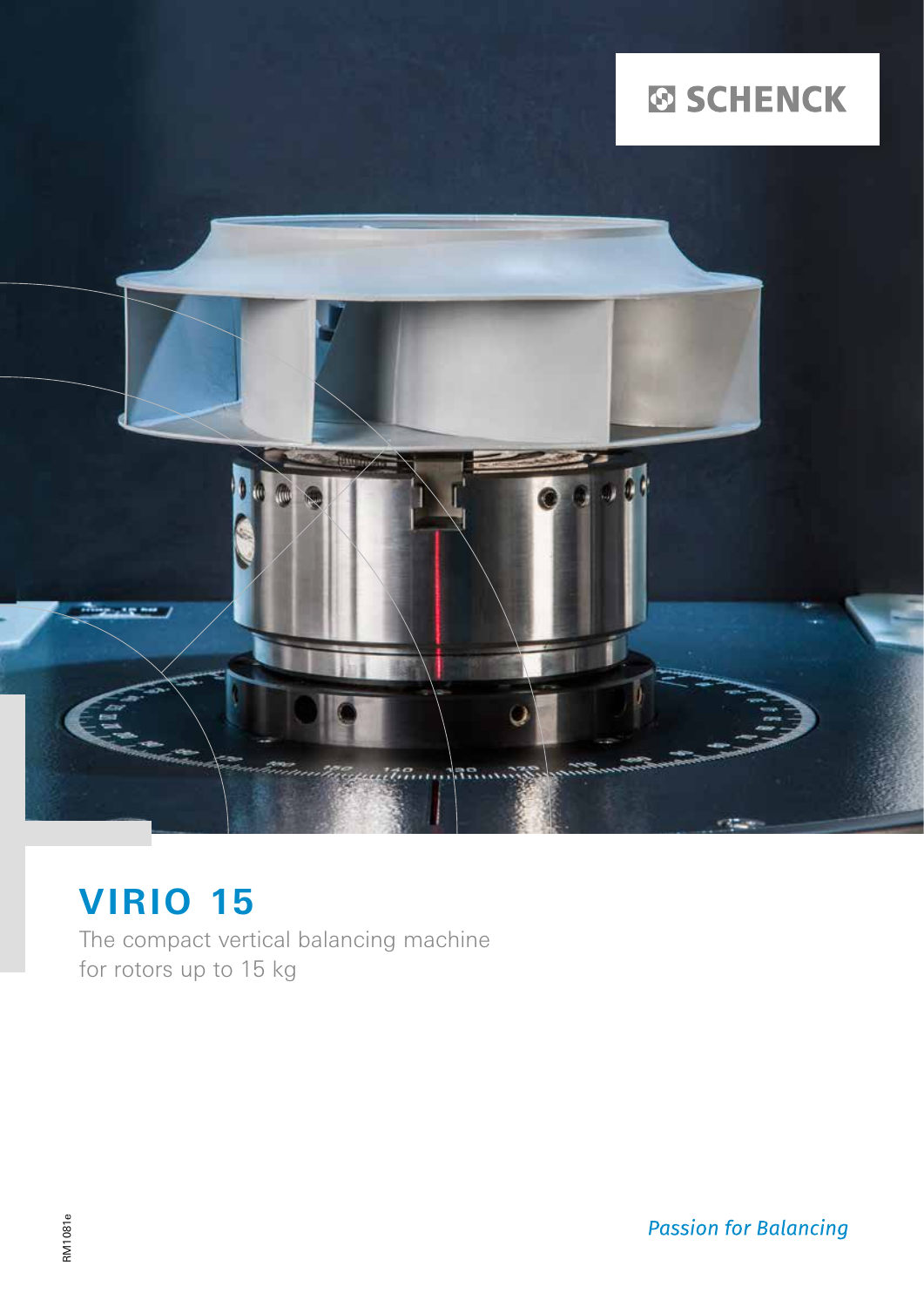# **VIRIO**

## Perfect mechanics, precise measuring technology, easy network integration

The new Virio generation for small rotors

Vertical balancing machines are the ideal choice when balancing disc or bowl-shaped rotors: Typical rotors are flywheels, belt pulleys, pump rotors, fans and gearbox components. By arranging the clamping elements directly

on the spindle, no special auxiliary shafts are need. This allows quick and simple loading of the rotors to be balanced by simply placing them on the machine.

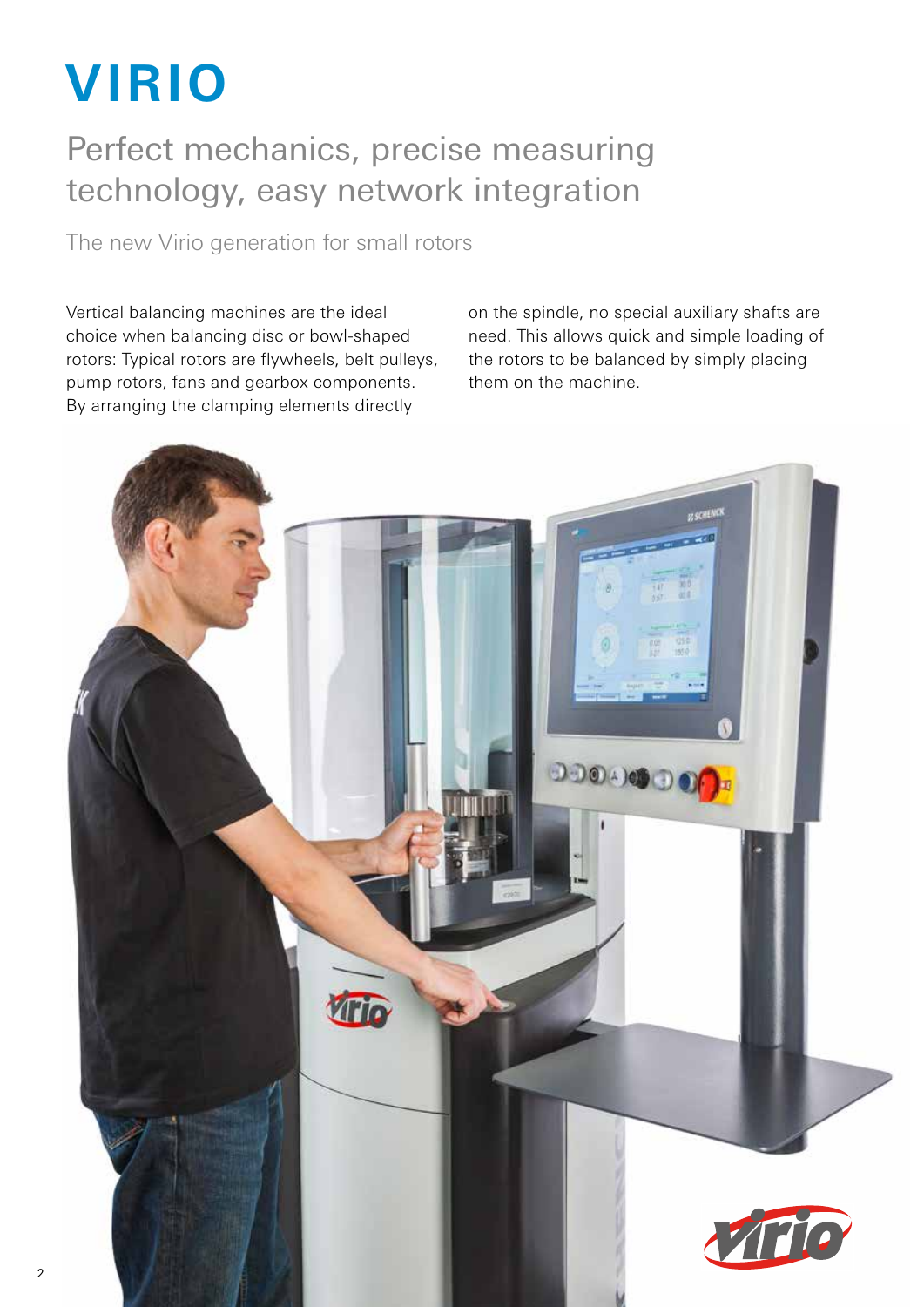## The practical weight range Rotor weight up to 15 kg

Rotors with diameters of up to 400 mm and lengths of 600 mm with a weight of up to 15 kg can be balanced precisely on the Virio 15 in one or, as an option, two planes. Thus, it covers a wide range of weights and sizes frequently found in workshops and commissioning operations.

## Excellent accessibility Everything in its place

The Virio 15 is a very compact balancing machine, with great attention paid to ergonomics and ease of operation: The easy-to-use swivel safety shroud, a storage container for clamps, the convenient access to all components and the ergonomic working height are good examples of this.

The measuring device display is ideally positioned in the line of sight and allows easy and direct entry of all data using the touchscreen. The logically designed control concept is impressive with clear and distinct displays and icons that match the touchscreen controls. Together with the extensive control tools, the performance of the Virio 15 can be accessed quickly and optimally.

Many other practice-based details simplify the controls and quickly make the Virio 15 a permanent factor in your company. The permanent calibration makes taring runs superfluous, the clear and distinct display prevents time-consuming converting.





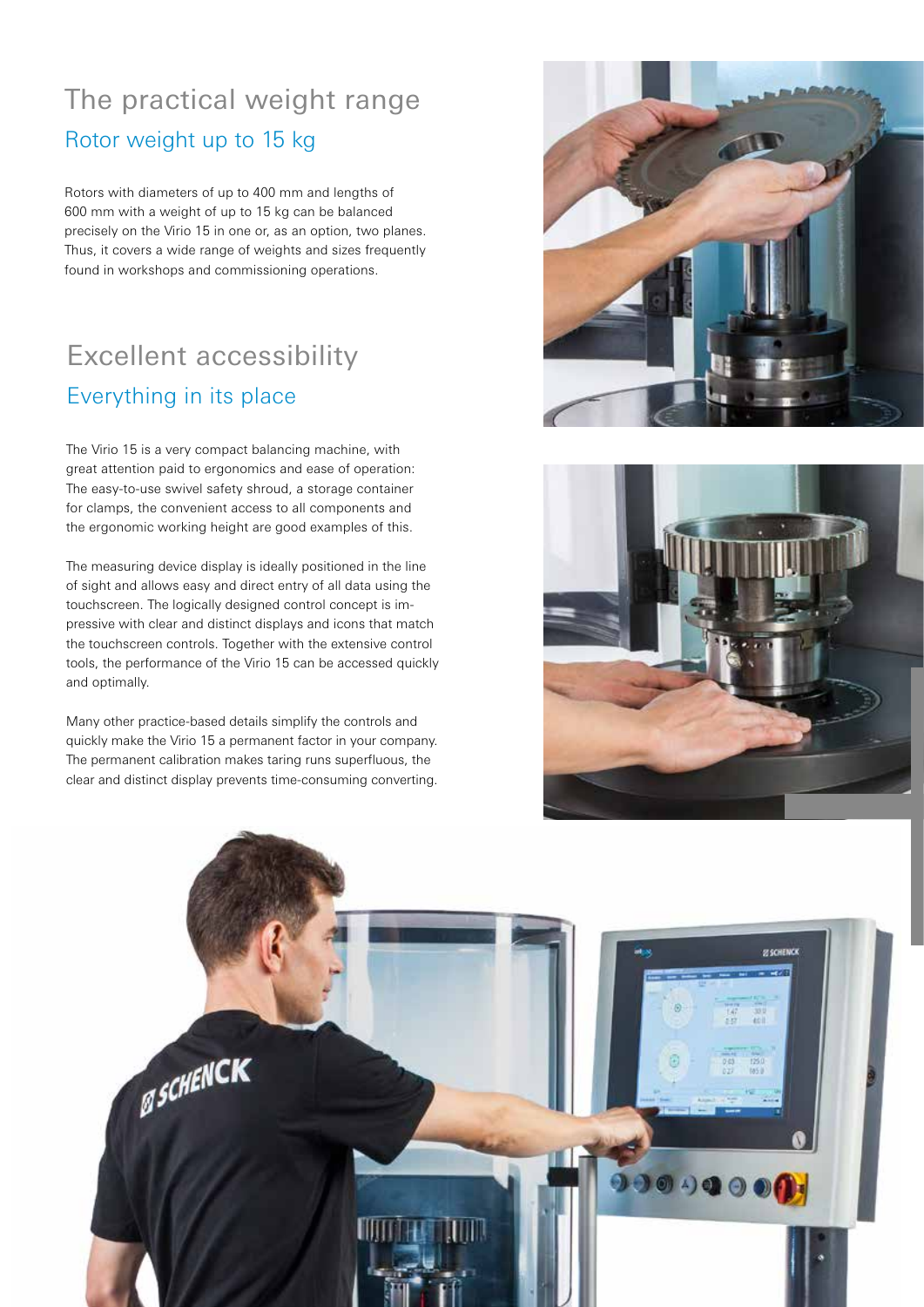

.......

The machine frame is made from mineral casting. This dampens vibrations by up to ten times more than grey cast iron. It is therefore ideal for a precise balancing machine. Mineral casting also allows the Virio 15 to be designed as a crane hook machine. Simply set up, align and connect it to the power – and you can start balancing your workpieces.

## Your safety comes first

virio

## Simple handling with highest safety

The Virio 15 fulfils all the requirements of the latest machine directive 2006/42/EC applicable since 2010, and is CE-certified. Thus, the safety shroud complies with the strict provisions of ISO 21940-23 Class C – Protection against flying parts.

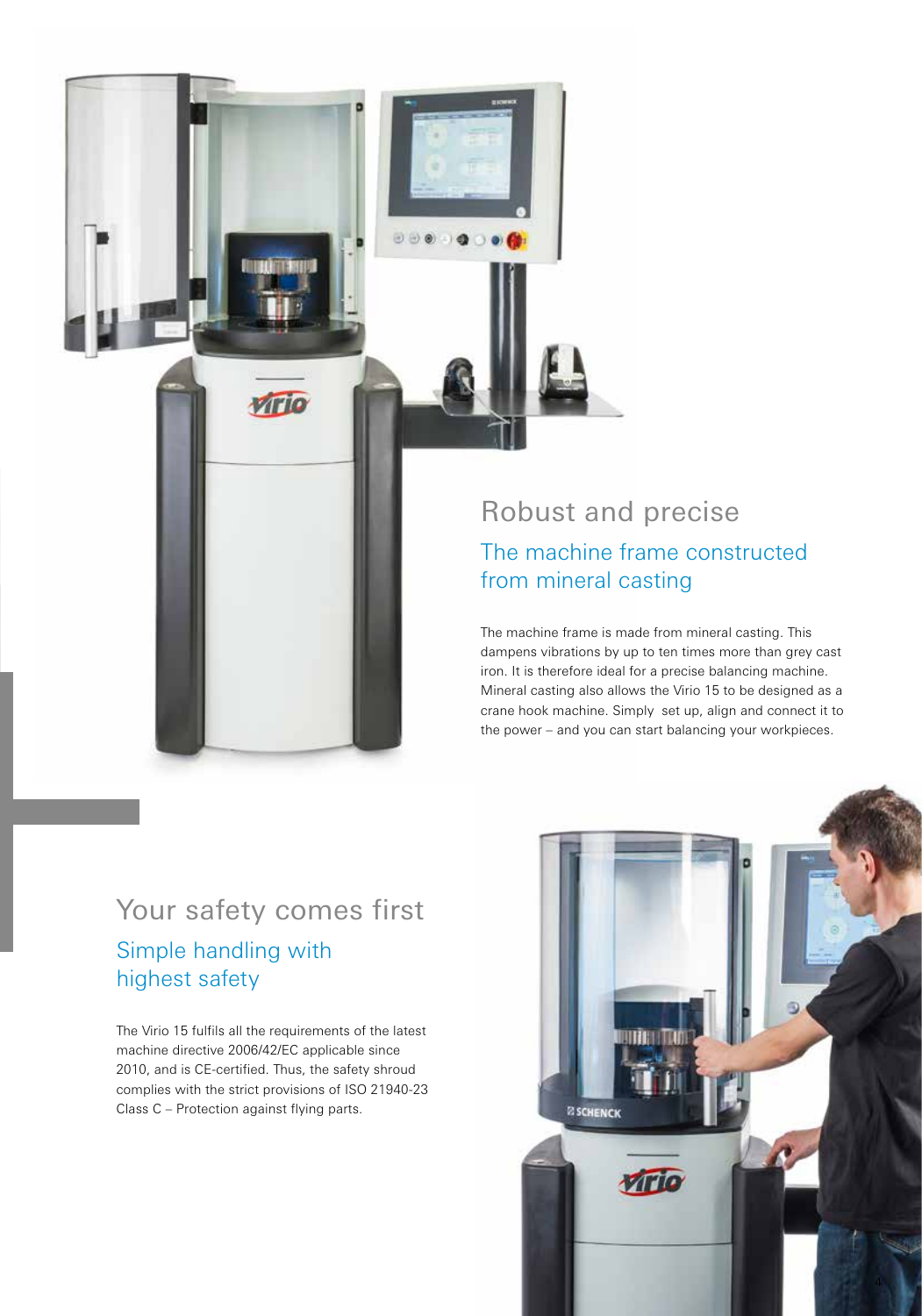## CAB 820 and CAB 920

## Communication meets measuring technology

Upload a changed set of rotor data from the server, look at the Q statistics on a smartphone or create new set-up data for the balancing machines in the comfort of the office. Or use our online service with remote maintenance and the extensive diagnostics tools – today everything is included naturally. This and much more is possible with our current measuring devices. Our CAB 820 and CAB 920 measuring devices offer you every possibility as standard to integrate them in a network and to communicate with them – exactly according to your wishes and ideas!



Top-class technology – easy handling and highest precision



#### **CAB 820 BASIC MEASURING DEVICE**

CAB 820 is the basic measuring device that is setting standards in this class. This measuring device is always the right solution when you want to achieve your goals in your business quickly and without great expense, everything at a very good price-performance ratio.

#### **CAB 920***SmartTouch*

CAB 920 *SmartTouch* combines maximum precision with the simplest controls: CAB 920 *SmartTouch* surprises with an intelligently simple control concept whose logical connections can be seen at a glance. The result is simply convincing: Fast and safe operation with the smallest amount of learning – for every conceivable technical rotor variant.